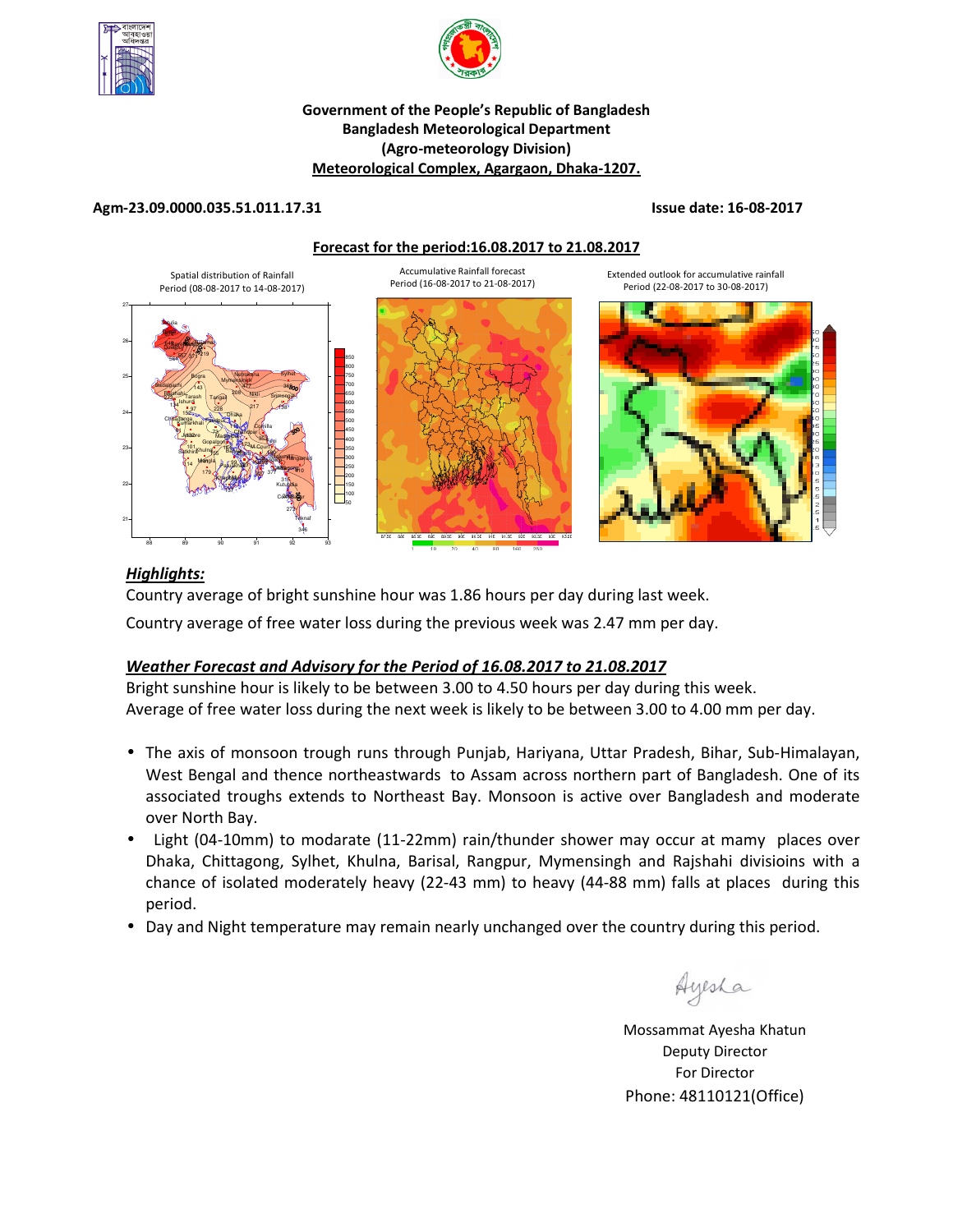### *Short Weather description; Period: 08.08.2017 to 14.08.2017*

| Maximum And Minimum Temperature (Range and Extreme) |                                         |                                  |                                |                                           |  |  |  |  |  |
|-----------------------------------------------------|-----------------------------------------|----------------------------------|--------------------------------|-------------------------------------------|--|--|--|--|--|
| <b>Divisions</b>                                    | Maximum                                 | Highest maximum                  | Minimum emperature             | Lowest minimum                            |  |  |  |  |  |
|                                                     | temperature                             | temp in ${}^{0}C$                | Range in <sup>o</sup> C        | temp in ${}^{0}C$                         |  |  |  |  |  |
|                                                     | range in <sup>o</sup> C                 |                                  |                                |                                           |  |  |  |  |  |
| <b>Dhaka</b>                                        | 35.2 $\mathrm{^0C}$<br>26.5             | $^0C$<br>35.2<br>Tangail         | 28.0 $\degree$ C<br>24.6       | 24.6 $^{0}C$<br>Madaripur                 |  |  |  |  |  |
| Mymensingh                                          | 32.7 $^{\circ}$ C<br>$26.6 -$           | °C<br>Mymensingh<br>32.7         | 27.1 $\mathrm{^0C}$<br>24.4    | 24.4 $^{0}C$<br>Netrokona                 |  |  |  |  |  |
| Chittagong                                          | 33.7 $\mathrm{^0C}$<br>26.8<br>$\sim$   | $^0C$<br>Chandpuri<br>33.7       | $27.2 \, \mathrm{^0C}$<br>23.0 | 23.0 $^{0}$ C<br>Rangamati                |  |  |  |  |  |
| Sylhet                                              | 33.5 $\overline{^0C}$<br>25.2<br>$\sim$ | $^0C$<br>Srimongal<br>33.5       | 26.1 <sup>o</sup> C<br>24.0    | 24.0 $^{0}C$<br>Srimongal                 |  |  |  |  |  |
| Rajshahi                                            | 36.3 $^{\circ}$ C<br>$28.0 -$           | $^{\circ}$ C<br>Rajshahi<br>36.3 | 28.3 $\degree$ C<br>25.0       | 25.0 $\degree$ C<br>Ishurdi & B.gachhi    |  |  |  |  |  |
| Rangpur                                             | 34.1 $\mathrm{^0C}$<br>26.4             | °C<br>Rajarhat<br>34.1           | 27.9 $\sqrt[0]{C}$<br>24.2     | 24.2 $\mathrm{^0C}$<br>Rangpur & Dinajpur |  |  |  |  |  |
| Khulna                                              | 34.6 $^{0}C$<br>$27.2 -$                | °с<br>34.6<br>Jessore            | 28.0 $\degree$ C<br>24.5       | 24.5 $^{0}C$<br>Satkhira &kumarkhali      |  |  |  |  |  |
| <b>Barisal</b>                                      | 33.5 $\degree$ C<br>29.9                | °C<br><b>Barisal</b><br>33.5     | 28.3 $\mathrm{C}$<br>25.2      | 25.2 $\mathrm{^0C}$<br>Barisal & Bhola    |  |  |  |  |  |

#### *:Rainfall analysis and average temperature:-*

| Name of the       | Name of        | Total                 | Normal                | Deviation    | Total         | Average | Average | Average                               | Average        | Average          | Average         |
|-------------------|----------------|-----------------------|-----------------------|--------------|---------------|---------|---------|---------------------------------------|----------------|------------------|-----------------|
| <b>Divisions</b>  | the Stations   | Rainfall<br>in $(mm)$ | Rainfall<br>in $(mm)$ | in $%$       | Rainy<br>days | M ax    | M in    | M ax.<br>Humidity Humidity temp in °C | Normal<br>Max. | M in.<br>temp in | Normal          |
|                   |                |                       |                       |              |               | in %    | in %    |                                       | temp in        | ۰c               | M in.           |
| Dhaka             | Dhaka          | 111                   | 78                    | 42           | 06            | 093     | 076     | 31.6                                  | °C<br>32.0     | 26.6             | temp in<br>26.4 |
|                   | Faridpur       | 073                   | 57                    | 28           | 05            | 95      | 74      | 32.2                                  | 31.7           | 26.8             | 26.3            |
|                   | Madaripur      | 164                   | 74                    | 122          | 07            | 97      | 70      | 32.0                                  | 31.9           | 26.0             | 25.4            |
|                   | Nikli          | 217                   | $\star\star$          | $***$        | 06            | 96      | 89      | 30.3                                  | $\star\star$   | 25.7             | $\star\star$    |
|                   | Tangail        | 228                   | 53                    | 330          | 05            | 097     | 074     | 32.4                                  | 31.9           | 26.1             | 26.1            |
|                   |                | 155                   | $\star\star$          | ***          | 07            | 97      | 78      | 31                                    | **             | 26               | $\star\star$    |
| <b>Mymensingh</b> | Gopalgonj      | 208                   | 76                    | 174          | 07            | 96      | 85      | 30.5                                  | 31.7           | 26               | 26.2            |
|                   | Mymensingh     |                       | $\star\star$          | $***$        |               | 96      | 84      |                                       | $\star\star$   |                  | $\star\star$    |
| Chittagong        | Netrokona      | 477                   |                       |              | 07<br>07      |         |         | 29.5                                  |                | 25.5             | 25.3            |
|                   | Chittagong     | 315                   | 132                   | 139<br>$***$ |               |         |         |                                       | 31.4           |                  |                 |
|                   | Sitakunda      | 483                   | 122                   |              | 07            |         |         |                                       | 31.2           |                  | 25.4            |
|                   | Rangamati      | 410                   | 87                    | 371          | 07            | 88      | 63      | 30                                    | 31.6           | 24               | 24.9            |
|                   | Cox'sBazar     | 273                   | 166                   | 64           | 07            | 97      | 85      | 29.4                                  | 30.6           | 25.2             | 25.2            |
|                   | Teknaf         | 346                   | 224                   | 54           | 07            | 99      | 74      | 30.3                                  | 29.9           | 25.6             | 25.2            |
|                   | Hatiya         | 327                   | 143                   | 129          | 07            |         |         |                                       | 30.6           |                  | 25.6            |
|                   | Sandw ip       | 377                   | 160                   | 136          | 07            |         |         |                                       | 30.4           |                  | 25.6            |
|                   | Kutubdia       | 265                   | 113                   | 135          | 07            | 095     | 081     | 30.4                                  | 30.5           | 25.5             | 25.7            |
|                   | Feni           | 180                   | 119                   | 51           | 07            | 097     | 083     | 30.1                                  | 31.3           | 25.2             | 25.2            |
|                   | M.Court        | 120                   | 140                   | $-14$        | 06            | 96      | 84      | 30.9                                  | 31.1           | 26.1             | 25.7            |
|                   | Chandpur       | 173                   | 69                    | 151          | 07            | 096     | 077     | 31.4                                  | 31.7           | 26.3             | 26.1            |
|                   | Comilla        | 353                   | 82                    | 330          | 07            | 95      | 80      | 30.2                                  | 31.8           | 25.8             | 25.7            |
| <b>Sylhet</b>     | Sylhet         | 362                   | 141                   | 157          | 07            | 98      | 83      | 30.3                                  | 32.3           | 25.4             | 25.4            |
|                   | Srimongal      | 138                   | 74                    | 86           | 05            | 97      | 61      | 30.7                                  | 32.4           | 25.1             | 24.8            |
| Rajshahi          | Rajshahi       | 134                   | 49                    | 173          | 04            | 99      | 73      | 32.8                                  | 32.6           | 26.5             | 25.9            |
|                   | Bogra          | 143                   | 61                    | 134          | 06            | 97      | 62      | 31.5                                  | 32.6           | 27               | 26.6            |
|                   | <b>Ishurdi</b> | 152                   | 46                    | 230          | 06            | 98      | 68      | 33                                    | 32.5           | 27               | 26.4            |
|                   | Badalgachi     | 273                   | $\star\star$          | ***          | 03            | 100     | 063     | 30.9                                  | **             | 26.6             | $^{\star\star}$ |
|                   | Tarash         | 097                   | $*$                   | $***$        | 05            | 100     | 70      | $\star\star$                          | $\star\star$   | 26.7             | $**$            |
| Rangpur           | Rangpur        | 371                   | 77                    | 382          | 07            | 97      | 82      | 30                                    | 32.3           | 25               | 26.3            |
|                   | Dinajpur       | 564                   | 74                    | 662          | 06            | 100     | 063     | 30.6                                  | 32.5           | 25.9             | 26.4            |
|                   | Sayedpur       | 557                   | $**$                  | $***$        | 07            | 97      | 83      | 30.3                                  | $***$          | 25.6             | $\star\star$    |
|                   | Rajarhat       | 219                   | **                    | ***          | 07            | 98      | 84      | 30                                    | **             | 26               | $^{\star\star}$ |
|                   | Tetulia        | 874                   | $**$                  | ***          | 06            | 100     | 091     | 28.9                                  | **             | $**$             | $^{\star\star}$ |
|                   | Dimla          | 649                   | $***$                 | $***$        | 07            | 98      | 87      | 30                                    | $\star\star$   | 25               | $**$            |
| Khulna            | Khulna         | 141                   | 61                    | 131          | 07            |         |         |                                       | 32.1           |                  | 26.4            |
|                   | Mongla         | 179                   | **                    | ***          | 06            | 97      | 76      | 27.5                                  | $\star\star$   | 26.8             | $\star\star$    |
|                   | Jessore        | 101                   | 52                    | 94           | 05            |         |         |                                       | 32.7           |                  | 26.2            |
|                   | Chuadanga      | 061                   | 54                    | 13           | 06            | 097     | 073     | 32.4                                  | 32.9           | 26.4             | 26.4            |
|                   | Satkhira       | 114                   | 61                    | 87           | 06            | 97      | 63      | 32                                    | 32.3           | 26               | 26.4            |
|                   | Kumarkhali     | 132                   | $***$                 | ***          | 05            | 098     | 085     | 31.8                                  | **             | 25.9             | $**$            |
| <b>Barisal</b>    | Barisal        | 099                   | 80                    | 24           | 05            | 100     | 86      | 31.8                                  | 31.3           | 26.4             | 25.8            |
|                   | <b>Bhola</b>   | 123                   | 82                    | 50           | 06            |         |         |                                       | 31.3           |                  | 26.1            |
|                   | Patuakhali     | 111                   | 112                   | -1           | 07            | 98      | 84      | 31.5                                  | 31.2           | 26.3             | 26.2            |
|                   | Khepupara      | 137                   | 101                   | 36           | 06            | 95      | 79      | 32                                    | 30.9           | 26.8             | 25.9            |
|                   |                |                       |                       |              |               |         |         |                                       |                |                  |                 |

N.B-.Analyses contained in this bulletin are based on preliminary un-checked data. \*\* Data not received. \*\*\* Data not available.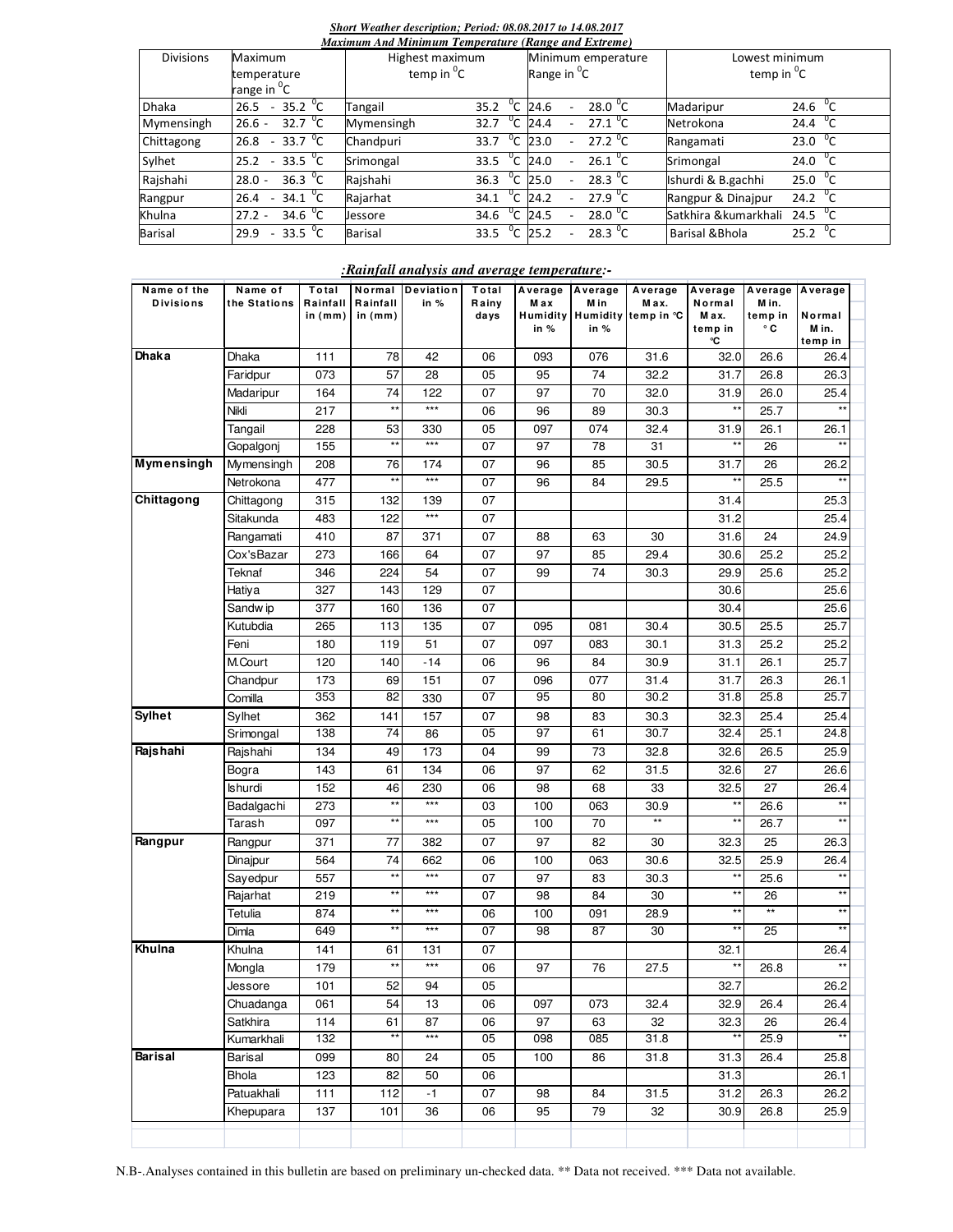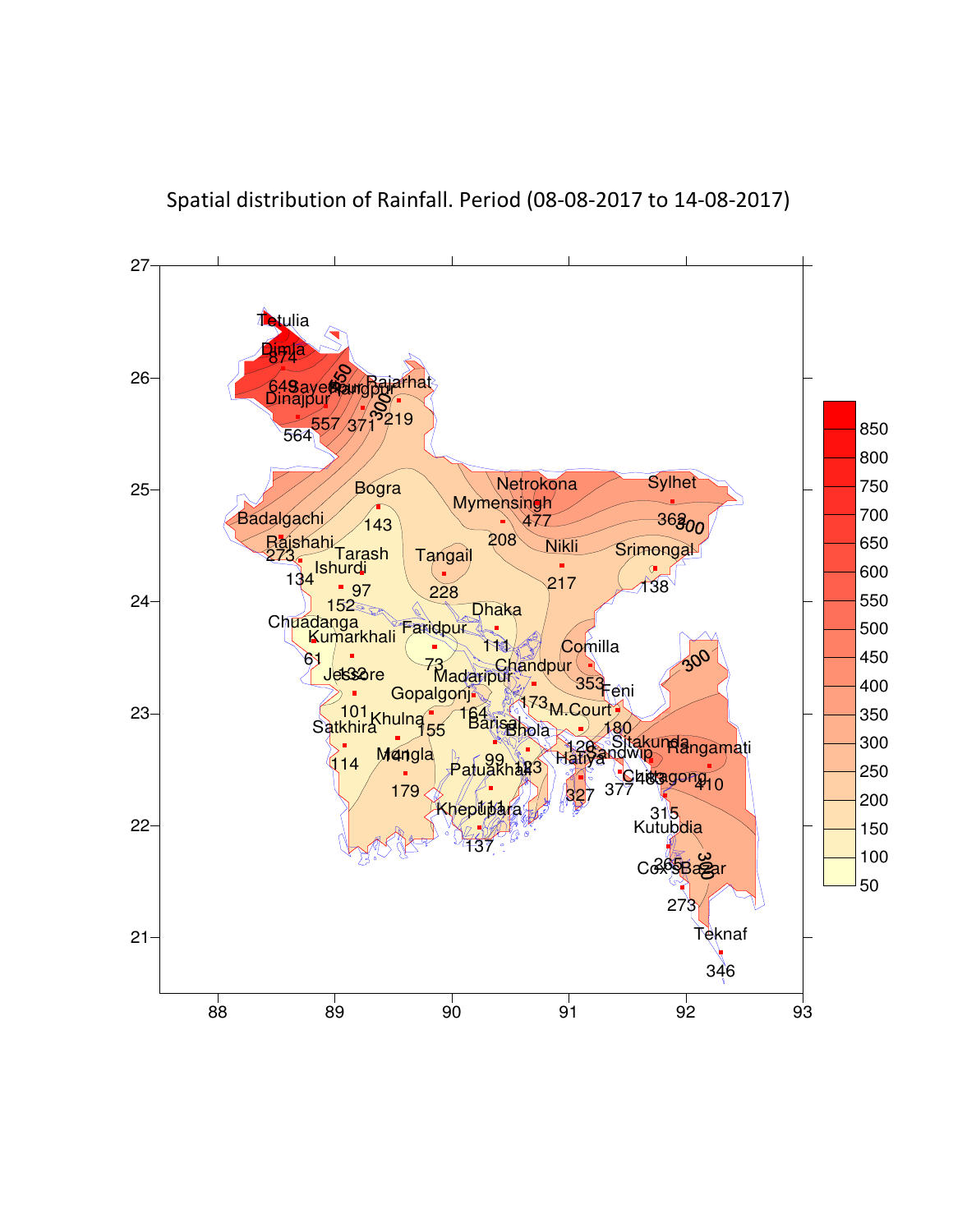



## গণপ্রজাতন্ত্রী বাংলাদেশ সরকার বাংলাদেশ আবহাওয়া অধিদপ্তর কৃষি আবহাওয়া মহাশাখা আবহাওয়া ভবন, আগারগাঁও, ঢাকা-১২০৭।

তারিখ: ১৬-০৮-২০১৭ খ্রিঃ

এজিএম-২৩.০৯.০০০০.০৩৫.৫১.০১১.১৭.৩১

# পূর্বাভাসের সময়কাল: ১৬-০৮-২০১৭ থেকে ২১-০৮-২০১৭

Accumulative Rainfall forecast

Period (16-08-2017 to 21-08-2017)

Extended outlook for accumulative rainfall Period (22-08-2017 to 30-08-2017)



90.5E 91E 91.5E 92E 92.5E 93E



#### প্ৰধান বৈশিষ্ট্য সমূহঃ-

গত সপ্তাহে দেশের দৈনিক উজ্জ্বল সূর্যকিরণ কালের গড় ১.৮৬ ঘন্টা ছিল । গত সপ্তাহে দেশের দৈনিক বাষ্পীভবনের গড় ২.৪৭ মিঃ মিঃ ছিল।

## আবহাওয়ার পূর্বাভাসঃ- ১৫-০৮-২০১৭ থেকে ২১-০৮-২০১৭ ইং পর্যন্ত।

এ সপ্তাহে দৈনিক উজ্জুল সূর্য কিরণ কাল ৩.০০ থেকে ৪.৫০ ঘন্টার মধ্যে থাকতে পারে ।

আগামী সপ্তাহের বাম্পীভবনের দৈনিক গড় ৩.০০ মিঃ মিঃ থেকে ৪.০০ মিঃ মিঃ থাকতে পারে।

- মৌসুমী বায়ুর অক্ষ পাঞ্জাব, হরিয়ানা, উত্তর প্রদেশ, বিহার, হিমালয়ের পাদদেশীয় পশ্চিমবঙ্গ এবং বাংলাদেশের উত্তরাঞ্চল হয়ে  $\bullet$ উত্তর-পূর্ব দিকে আাসাম পর্যন্ত বিস্তৃত। এর একটি বর্ধিতাংশ উত্তরপূর্ব বঙ্গোপসাগর পর্যন্ত বিস্তৃত রয়েছে। মৌসুমী বায়ু বাংলাদেশের উপর সক্রিয় এবং উত্তর বঙ্গোপসাগরে মাঝারী অবস্থায় বিরাজ করছে।
- এ সময়ে ঢাকা, চউগ্রাম, সিলেট, খুলনা, বরিশাল, রংপুর, ময়মনসিংহ এবং রাজশাহী বিভাগের অনেক স্থানে হাল্কা (০৪-১০মিঃমিঃ) থেকে মাঝারী (১১-২২ মিঃমিঃ) ধরণের বৃষ্টি/বজ্রবৃষ্টি হতে পারে। সেই সাথে দেশের কোথাও কোথাও বিচ্ছিন্নভাবে মাঝারী ধরনের ভারী (২২-৪৩ মিঃমিঃ) হতে ভারী (৪৪-৮৮ মিঃমিঃ) বৃষ্টিপাত হতে পারে।
- 'এ সময়ে সারাদেশের দিন ও রাতের তাপমাত্রা প্রায় অপরিবর্তিত থাকতে পারে ।

Ayesha

(মোসাম্মৎ আয়শা খাতুন) উপ-পরিচালক পরিচালকের পক্ষে ফোনঃ ৪৮১১০১২১(দপ্তর)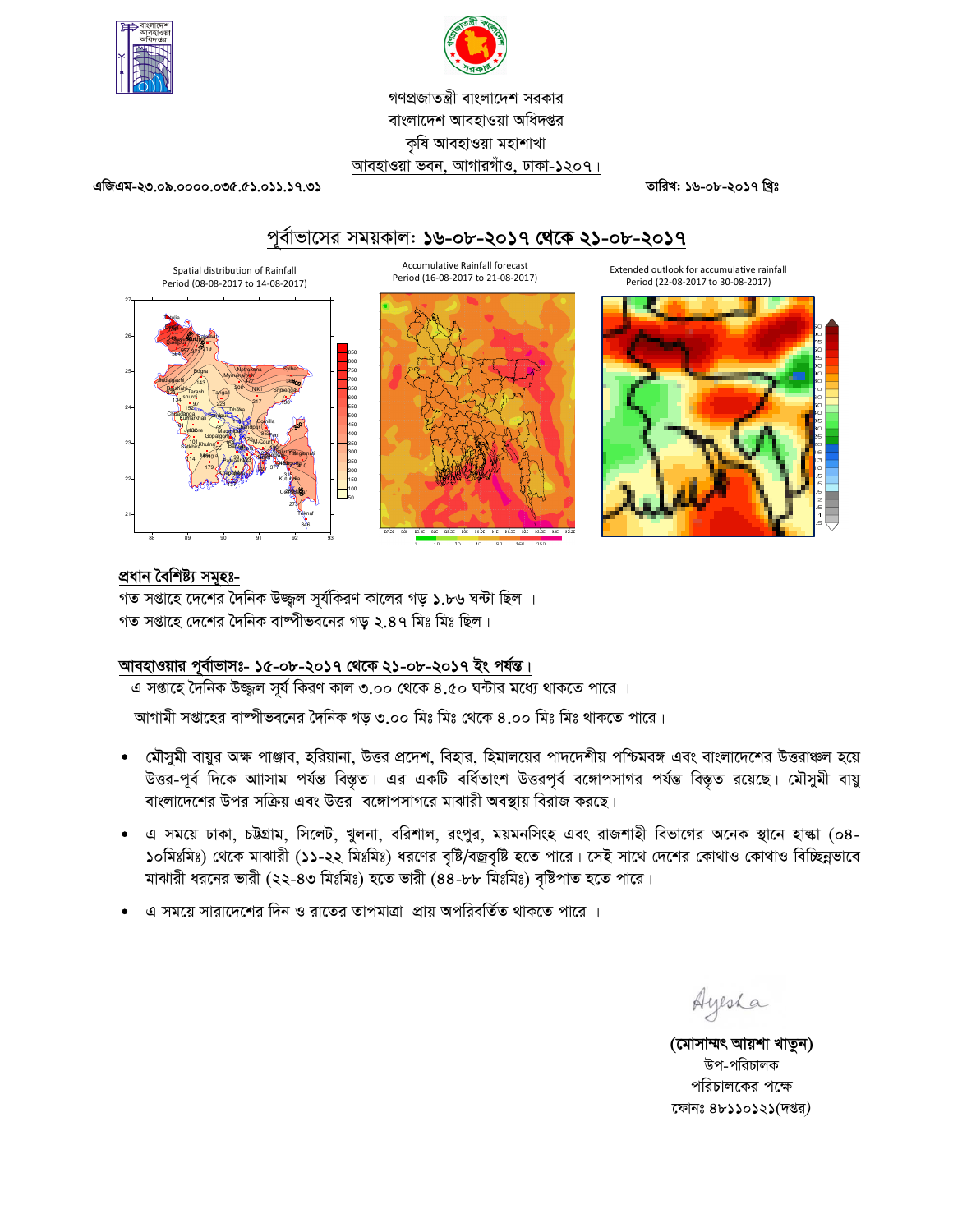#### <u>সংক্ষিপ্ত আবহাওয়া বিবরণী, সময়: ০৮.০৮.২০১৭ থেকে ১৪.০৮.২০১৭</u> صد

 $\overline{\phantom{a}}$ 

| માવાજ્ઞ ૩ માવાાનશ્ન<br><i>פואיזופ</i> |                                              |                                      |                        |                                           |                                                 |  |  |  |  |  |  |
|---------------------------------------|----------------------------------------------|--------------------------------------|------------------------|-------------------------------------------|-------------------------------------------------|--|--|--|--|--|--|
| বিভাগ                                 | সৰ্বোচ্ছ তাপমাত্ৰাব                          | $^\circ$ সেঃ<br> সর্বোচ্ছ ত্যপমাত্রা |                        | সর্বোনিম্ন তাপমাত্রার                     | সর্বোনিম্ন তাপমাত্রা                            |  |  |  |  |  |  |
|                                       | <i>পরিসর <sup>৩</sup></i> সেঃ                |                                      |                        | <i>পরিসর <sup>৩</sup></i> সেঃ             | $^\circ$ সেঃ                                    |  |  |  |  |  |  |
| ঢাকা                                  | $^{\circ}$ (সঃ<br>$-35.2$<br>26.5            | টাঙ্গাইল<br>35.2                     |                        | $\degree$ (সঃ 24.6 - 28.0                 | ° সেঃ মাদারীপুর<br>$24.6 °$ (সঃ                 |  |  |  |  |  |  |
| ময়মনসিংহ                             | 32.7<br>26.6<br>$\overline{\phantom{a}}$     | $^\circ$ সেঃ ময়মনসিংহ<br>32.7       | $^{\circ}$ (সঃ         | $^{\circ}$ সেঃ<br>$24.4 - 27.1$           | $^\circ$ সেঃ<br>নেত্রকোনা<br>24.4               |  |  |  |  |  |  |
| চট্টগ্ৰাম                             | $^{\circ}$ (H) $^{\circ}$<br>26.8<br>$-33.7$ | চাঁদপুর<br>33.7                      | $\degree$ সেঃ          | $\degree$ (X $\degree$<br>23.0<br>$-27.2$ | রাসামাটি<br>$^{\circ}$ সেঃ<br>23.0              |  |  |  |  |  |  |
| সিলেট                                 | $-33.5$<br>25.2                              | $^\circ$ সেঃ শীমঙ্গল<br>33.5         | $\degree$ (সঃ          | $-26.1$<br>$^{\circ}$ (সঃ<br>24.0         | শ্ৰীমঙ্গল<br>$24.0 °$ (সঃ                       |  |  |  |  |  |  |
| রাজশাহী                               | 36.3<br>28.0                                 | ° সেঃ রাজশাহী<br>36.3                | $^\circ$ সেঃ           | $^{\circ}$ (সঃ<br>25.0<br>$-28.3$         | ঈশ্বদী &বদলগাছি<br>$^{\circ}$ (সঃ<br>25.0       |  |  |  |  |  |  |
| রংপর                                  | $-34.1$<br>26.4                              | ° সেঃ রাজারহাট<br>34.1               | $^{\circ}$ সেঃ         | 24.2 - 27.9<br>$^{\circ}$ (সঃ             | রংপুর & দিনাজপুর<br>$^{\circ}$ সেঃ<br>24.2      |  |  |  |  |  |  |
| খুলনা                                 | 27.2<br>34.6                                 | °মেঃ <sup>যশোর</sup><br>34.6         | $^{\circ}$ সেঃ         | $^{\circ}$ (সঃ<br>24.5 - 28.0             | সাতক্ষীরা & কুমারখালী<br>$^{\circ}$ (সঃ<br>24.5 |  |  |  |  |  |  |
| বরিশাল                                | $-33.5$<br>29.9                              | $^\circ$ সেঃ বরিশাল<br>33.5          | $\degree$ CF $\degree$ | $^{\circ}$ (সঃ<br>$25.2 - 28.3$           | বরিশাল & ভোলা<br>$^{\circ}$ (সঃ<br>25.2         |  |  |  |  |  |  |

## বৃষ্টিপাত বিশ্লেষৰ এবং ম্বাভাবিক তাপমাত্ৰা: -

| বিভাগের নাম | স্টেশনের নাম | মোট<br>বৃষ্টিপাত<br>(মিঃমিঃ) | ষাভাবিক<br>বৃষ্টিশাত<br>(মিঃমিঃ) | বিছ্যুতি | মোট<br>বৃষ্টিশাতের<br>দিন | সৰ্বোচ্ছ<br>গড আদ্রতা<br>(%) | সৰ্বোনিম্ন<br>আদ্ৰতা<br>( %) | গড সৰ্বোচ্ছ<br>তাপমাত্রা<br>(ডিগ্ৰী সেঃ) | গড<br>ষভাবিক<br>তাপমাত্রা<br>(ডিগ্ৰী সেঃ) | সৰ্বোনিম্ন<br>গড<br>তাপমাত্রা<br>$(*\%)$ | সৰ্বোনিম্ন<br>ষাভাবিক<br>গড়<br>তাপমাত্রা<br>(%) |
|-------------|--------------|------------------------------|----------------------------------|----------|---------------------------|------------------------------|------------------------------|------------------------------------------|-------------------------------------------|------------------------------------------|--------------------------------------------------|
| जका         | ঢাকা         | 555                          | ٩b                               | 82       | ০৬                        | ০৯৩                          | ০৭৬                          | 0.60                                     | ৩২.০                                      | ২৬.৬                                     | 20.8                                             |
|             | ফরিদপুর      | ०१७                          | 69                               | ২৮       | o¢                        | ৯৫                           | ٩8                           | ৩২.২                                     | ৩১.৭                                      | ২৬.৮                                     | ২৬.৩                                             |
|             | মাদারীপুর    | 5.58                         | 98                               | ১২২      | о۹                        | ৯৭                           | ٩o                           | ৩২.০                                     | ৩১.৯                                      | ২৬.০                                     | ২৫.৪                                             |
|             | টাঙ্গাইল     | ২১৭                          | **                               | ***      | ০৬                        | ৯৬                           | ৮৯                           | 0.00                                     | $***$                                     | ২৫.৭                                     | $\ast\ast$                                       |
|             | গোপালগজ্ঞ    | ২২৮                          | ৫৩                               | ***      | o¢                        | ০৯৭                          | 098                          | 02.8                                     | ৩১.৯                                      | ২৬.১                                     | ২৬.১                                             |
| ময়মনসিংহ   | ময়মনসিংহ    | 200                          | **                               | ***      | о۹                        | ৯৭                           | ٩b                           | ৩১                                       | **                                        | ২৬                                       | $***$                                            |
|             | নেত্ৰকোনা    | ২০৮                          | ৭৬                               | ***      | ०१                        | ৯৬                           | ৮৫                           | 0.00                                     | ৩১.৭                                      | ২৬                                       | ২৬.২                                             |
| চউগ্ৰাম     | চট্টগ্রাম    | 899                          | **                               | ***      | ०१                        | ৯৬                           | b8                           | ২৯.৫                                     | **                                        | 20.0                                     | $\ast\ast$                                       |
|             | সীতাকুন্ড    | ৩১৫                          | ১৩২                              | ***      | о۹                        |                              |                              |                                          | 05.8                                      |                                          | ২৫.৩                                             |
|             | রাঙ্গামাটি   | 8b0                          | ১২২                              | ২৯৬      | о۹                        |                              |                              |                                          | 05.3                                      |                                          | ২৫.৪                                             |
|             | কক্সবাজার    | 850                          | ৮৭                               | ৩৭১      | ०१                        | bþ                           | ৬৩                           | ৩০                                       | ৩১.৬                                      | ২৪                                       | ২8.৯                                             |
|             | টেকনাফ       | ২৭৩                          | ১৬৬                              | 98       | о۹                        | ৯৭                           | ৮৫                           | ২৯.৪                                     | ৩০.৬                                      | ২৫.২                                     | ২৫.২                                             |
|             | যতিয়া       | ৩৪৬                          | ২২8                              | $^{68}$  | о٩                        | ৯৯                           | ٩8                           | 0.00                                     | ২৯.৯                                      | ২৫.৬                                     | ২৫.২                                             |
|             | সন্দ্বীপ     | ৩২৭                          | 580                              | ১২৯      | ०१                        |                              |                              |                                          | ৩০.৬                                      |                                          | ২৫.৬                                             |
|             | কুতুবদীয়া   | ৩৭৭                          | ১৬০                              | ১৩৬      | о٩                        |                              |                              |                                          | 00.8                                      |                                          | ২৫.৬                                             |
|             | কেনী         | ২৬৫                          | ১১৩                              | ১৩৫      | ०१                        | ০৯৫                          | ob)                          | 00.8                                     | ৩০.৫                                      | ২৫.৫                                     | ২৫.৭                                             |
|             | মাইজদী কোর্ট | ১৮০                          | ১১৯                              | ¢۵       | ०१                        | ০৯৭                          | 0 <sub>b</sub>               | 00.5                                     | ৩১.৩                                      | ২৫.২                                     | ২৫.২                                             |
|             | চাঁদপুর      | ১২০                          | 580                              | -১৪      | ০৬                        | ৯৬                           | b8                           | ৩০.৯                                     | ৩১.১                                      | ২৬.১                                     | ২৫.৭                                             |
|             | কুমিল্লা     | ১৭৩                          | ৬৯                               | ১৫১      | ०१                        | ০৯৬                          | ०११                          | 05.8                                     | ৩১.৭                                      | ২৬.৩                                     | ২৬.১                                             |
| সিলেট       | সিলেট        | ৩৫৩                          | ৮২                               | ৩৩০      | о۹                        | ৯৫                           | bο                           | ৩০.২                                     | ৩১.৮                                      | ২৫.৮                                     | ২৫.৭                                             |
|             | শ্ৰীমঙ্গল    | ৩৬২                          | 383                              | ১৫৭      | ०१                        | ৯৮                           | ৮৩                           | ಲಿ.೦                                     | ৩২৩                                       | ২৫.৪                                     | ২৫.৪                                             |
| রাজশাহী     | রাজশাহী      | ১৩৮                          | 98                               | ৮৬       | o¢                        | ৯৭                           | ৬১                           | ৩০.৭                                     | 02.8                                      | ২৫.১                                     | ২8.৮                                             |
|             | বগুড়া       | 508                          | 8 <sub>b</sub>                   | ১৭৩      | $\circ 8$                 | ৯৯                           | ৭৩                           | ৩২.৮                                     | ৩২.৬                                      | ২৬.৫                                     | ২৫.৯                                             |
|             | ঈশ্বরদী      | 580                          | ৬১                               | 508      | ০৬                        | ৯৭                           | ৬২                           | ৩১.৫                                     | 02.6                                      | ২৭                                       | ২৬.৬                                             |
|             | বদলগাঘী      | ১৫২                          | 8 <sub>9</sub>                   | ***      | ০৬                        | ৯৮                           | ৬৮                           | ৩৩                                       | ৩২.৫                                      | ২৭                                       | 20.8                                             |
|             | তাড়াশ       | ২৭৩                          | **                               | ***      | ০৩                        | ১০০                          | ০৬৩                          | ৩০.৯                                     | $***$                                     | ২৬.৬                                     | $\ast\ast$                                       |
| রংপুর       | রংপুর        | ০৯৭                          | **                               | ***      | o¢                        | ১০০                          | ٩o                           | $***$                                    | $***$                                     | ২৬.৭                                     | $***$                                            |
|             | দিনাজপুর     | ৩৭১                          | ۹۹                               | ৩৮২      | о٩                        | ৯৭                           | ৮২                           | ৩০                                       | ৩২৩                                       | ২৫                                       | ২৬.৩                                             |
|             | সৈয়দপুর     | ৫৬8                          | 98                               | ***      | ০৬                        | ১০০                          | ০৬৩                          | ৩০.৬                                     | ৩২.৫                                      | ২৫.৯                                     | 20.8                                             |
|             | রাজারহাট     | 649                          | **                               | ***      | ०१                        | ৯৭                           | ৮৩                           | 0.00                                     | $***$                                     | ২৫.৬                                     | $***$                                            |
|             | তেতুঁলিয়া   | ২১৯                          | **                               | ***      | ०१                        | ৯৮                           | b8                           | ৩০                                       | $***$                                     | ২৬                                       | $***$                                            |
|             | ডিমলা        | b98                          | **                               | ***      | ০৬                        | ১০০                          | ০৯১                          | ২৮.৯                                     | $***$                                     | $\ast\ast$                               | $***$                                            |
| থুলনা       | থুলনা        | ৬৪৯                          | **                               | ***      | о۹                        | ৯৮                           | ৮৭                           | ৩০                                       | $***$                                     | ২৫                                       | $***$                                            |
|             | মংলা         | 585                          | ৬১                               | ***      | o٩                        |                              |                              |                                          | ৩২.১                                      |                                          | 20.8                                             |
|             | যশোর         | ১৭৯                          | **                               | ****     | ০৬                        | ৯৭                           | ৭৬                           | ২৭.৫                                     | $\ast\ast$                                | ২৬.৮                                     | **                                               |
|             | চুয়াডাঙ্গা  | ১০১                          | ৫২                               | ৯৪       | o¢                        |                              |                              |                                          | ৩২.৭                                      |                                          | ২৬.২                                             |
|             | সাতস্কীরা    | ০৬১                          | 48                               | ১৩       | ০৬                        | ০৯৭                          | ০৭৩                          | 0.8                                      | ৩২.৯                                      | ২৬.৪                                     | ২৬.৪                                             |
|             | কুমারথালী    | 558                          | ৬১                               | ***      | ০৬                        | ৯৭                           | ৬৩                           | ৩২                                       | ৩২৩                                       | ২৬                                       | ২৬.৪                                             |
| বরিশাল      | বরিশাল       | ১৩২                          | $***$                            | ***      | o¢                        | ০৯৮                          | ০৮৫                          | ৩১.৮                                     | $***$                                     | ২৫.৯                                     | $\ast\ast$                                       |
|             | ভোলা         | ০৯৯                          | bο                               | ২৪       | o¢                        | ১০০                          | ৮৬                           | ৩১.৮                                     | 0.60                                      | ২৬.৪                                     | ২৫.৮                                             |
|             | পটুয়াথালী   | ১২৩                          | ৮২                               | ¢о       | ০৬                        |                              |                              |                                          | 0.20                                      |                                          | ২৬.১                                             |
|             | খেপুপাড়া    | ددد                          | ১১২                              | - ১      | о۹                        | ৯৮                           | b8                           | ৩১.৫                                     | ৩১.২                                      | ২৬.৩                                     | ২৬.২                                             |
|             |              |                              |                                  |          |                           |                              |                              |                                          |                                           |                                          |                                                  |

N.B. Analyses contained in this bulletin are based on preliminary un-checked data. \*\* Data not received. \*\*\* Data not available.